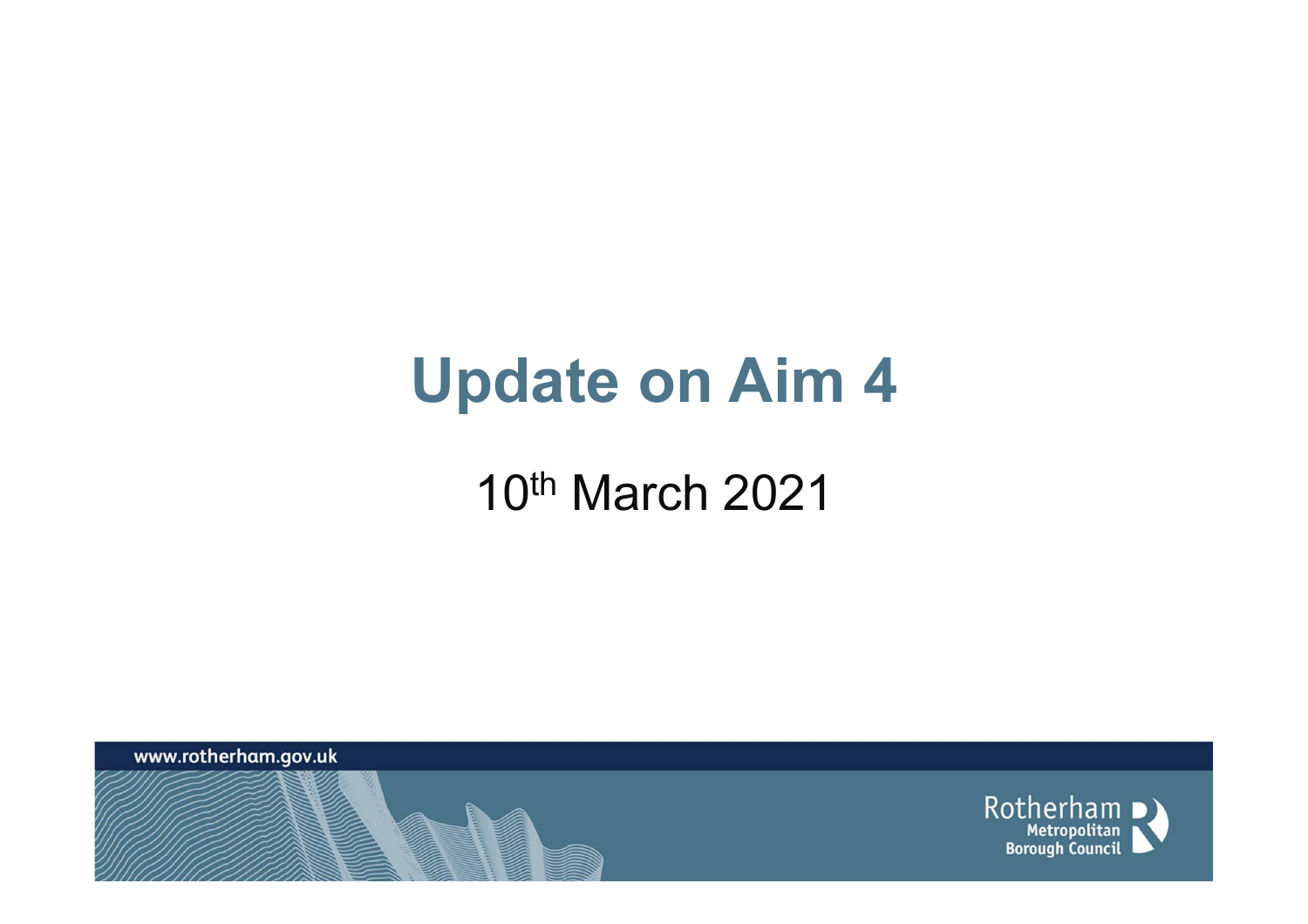#### Aim 4: All Rotherham people live in healthy, safe and resilient communities.

Delivery of a loneliness plan for Rotherham.

Promote health and wellbeing through arts and cultural initiatives.

Ensure Rotherham people are kept safe from harm.

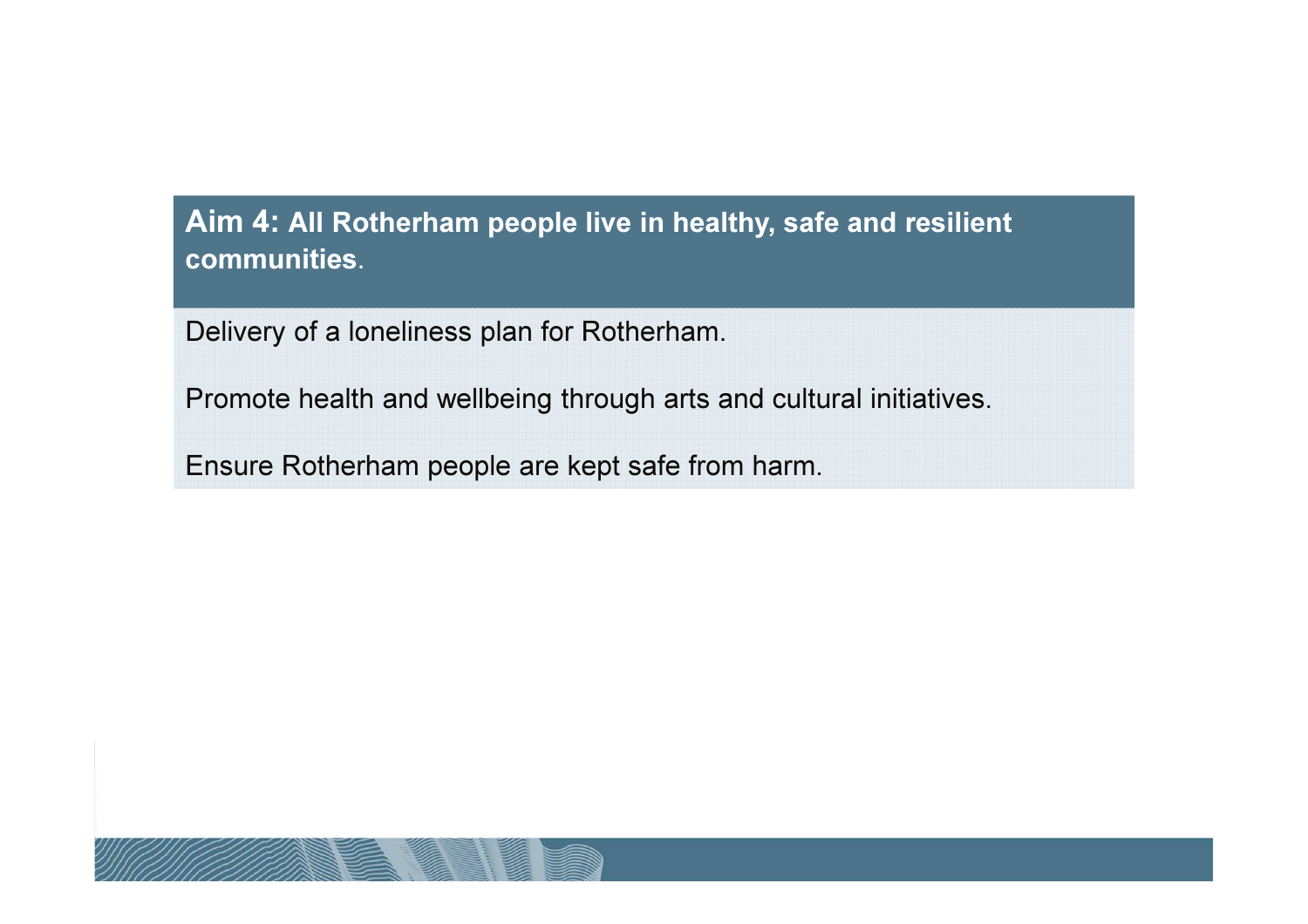#### Priority 1. Delivery of a loneliness plan for Rotherham.

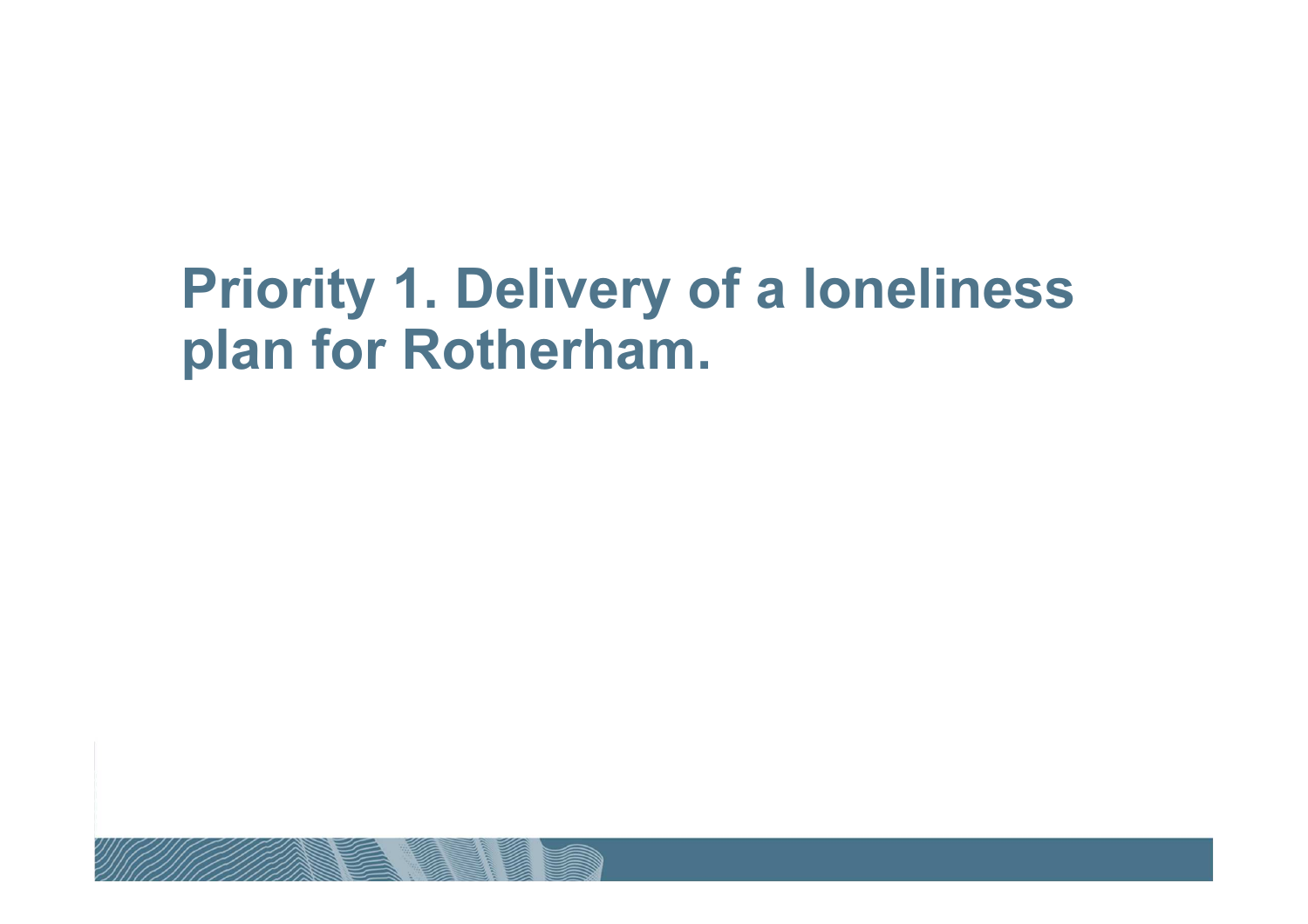# What's working well?

- • Befriending support continues to be in place for local people, via the Rotherham Community Hub and the voluntary and community sector.
- $\bullet$ A promotional video was produced and shared via social media, sharing positive stories about befriending.
- • Work continues to reach out to 'at-risk' groups.
- $\bullet$  The loneliness MECC training has been updated to reflect referral routes and the impact of COVID-19.
- $\bullet$  The Chair of the Health and Wellbeing Board was asked to present on work taking place around loneliness as an example of good practice.

#### **GUIDANCE FOR** ROTHERHAM HEROES BEFRIENDING SUPPORT

Thank you once again for supporting the Rotherham<br>Community Hub by becoming a Rotherham<br>The Community U.V. Community Hub by becoming a Rotherham<br>The Community Hub by becoming a Rotherham Hero volunteer.<br>Accross Rotherham during the Gadblished to help vulnerable. The Community Hub by becoming a Rotherham<br>The Community Hub was established to help vulnerable<br>across Rotherham during the Coronavirus pandemic<br>With residents self-isolation and an analysis pandemic examing Hub was established to help vulneral<br>Actoss Rotherham during the Coronavirus pandemic.<br>With residents self-isolating, loneliness With residents self-isolating the Coronavirus pandemic.<br>becomes a serious issue for many. That is why one self-<br>areas of support that peat. becomes a serious issue for many. That is why one of the key<br>simply be a friendly voice of the Rotherham, Heroes can provide it is why the difference of support that Rotherham Heroes can provide it is key a serious issue for many. That is why one of the k<br>areas of support that Rotherham Heroes can provide is to<br>simply be a friendly voice at the end of the phone simply be a friendly voice at the end of the phone. #rotherhamtogethe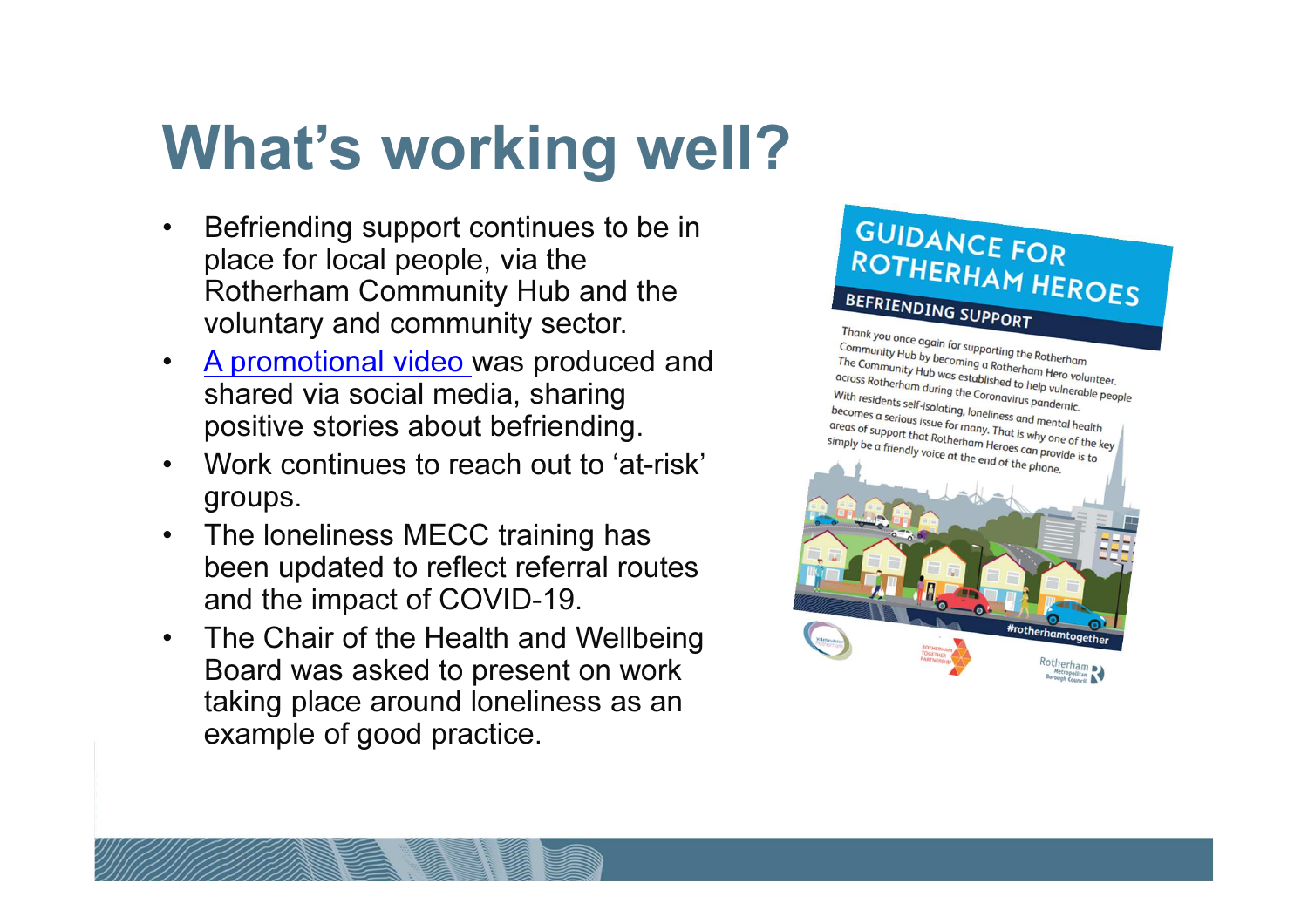#### Issues to address

- There has been an increase in younger people reportingthat they are feel lonely all the time or sometimes (according to second Mental Health Survey.)
- Parents are reporting their children are suffering from being in the home for too long leading to increased anger, frustration, loneliness and mental health deterioration.
- Carers have reported loneliness, isolation; reduced contact/no contact with other family members and not feeling connected to the outside world
- There has been an increase in local people requesting support with loneliness through the Rotherham Community Hub.

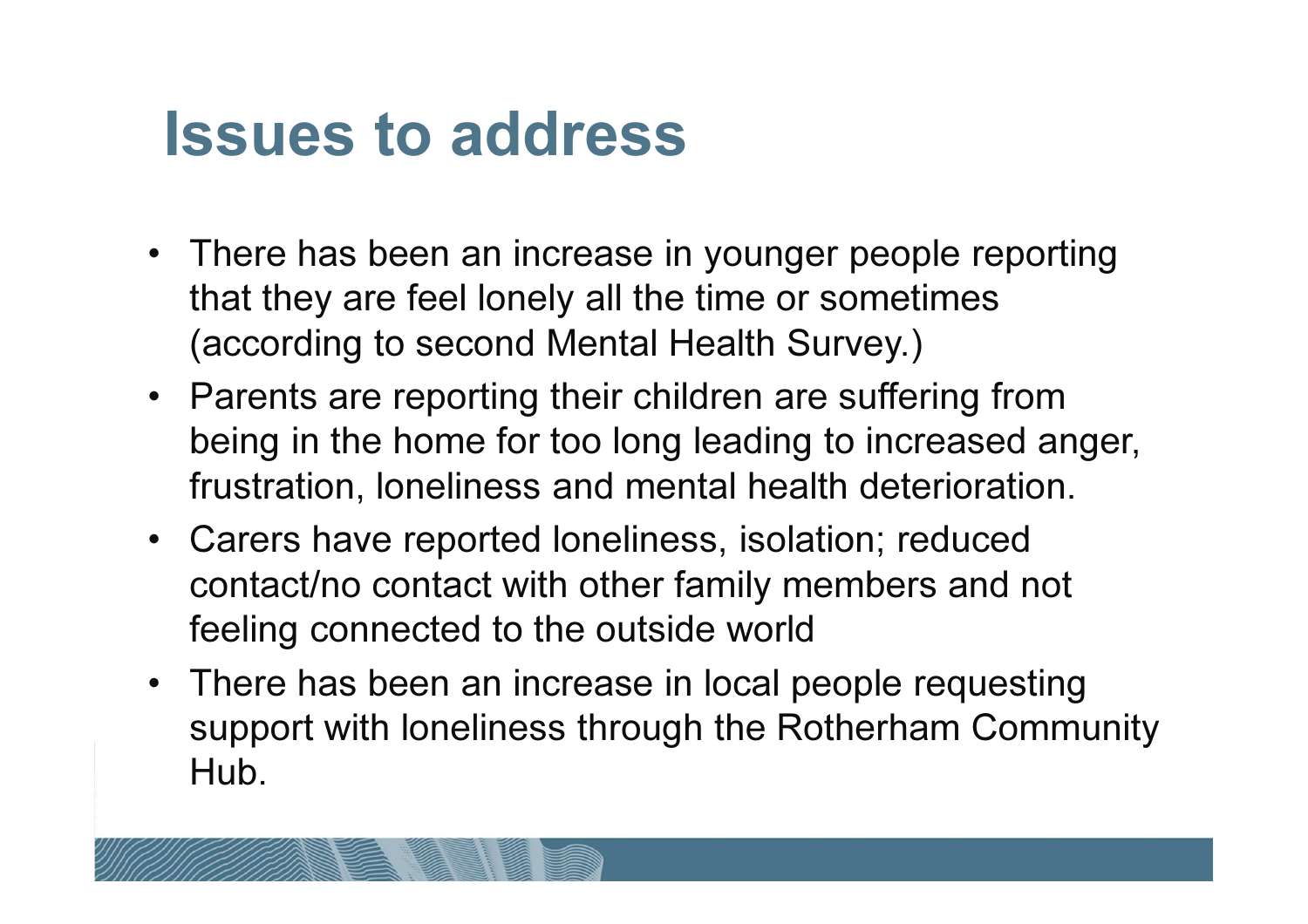## Next steps

- Continue to operate the Rotherham Community Hub to provide support to local people.
- Take forward learning from Rotherham Community Hub and Rotherham Heroes approach.
- Rollout of MECC training from March 2021.
- Continue with our Place Comms and Engagement planned activity.
- Evaluate Year 3 MH and Suicide prevention small grants scheme and take learning forwards.

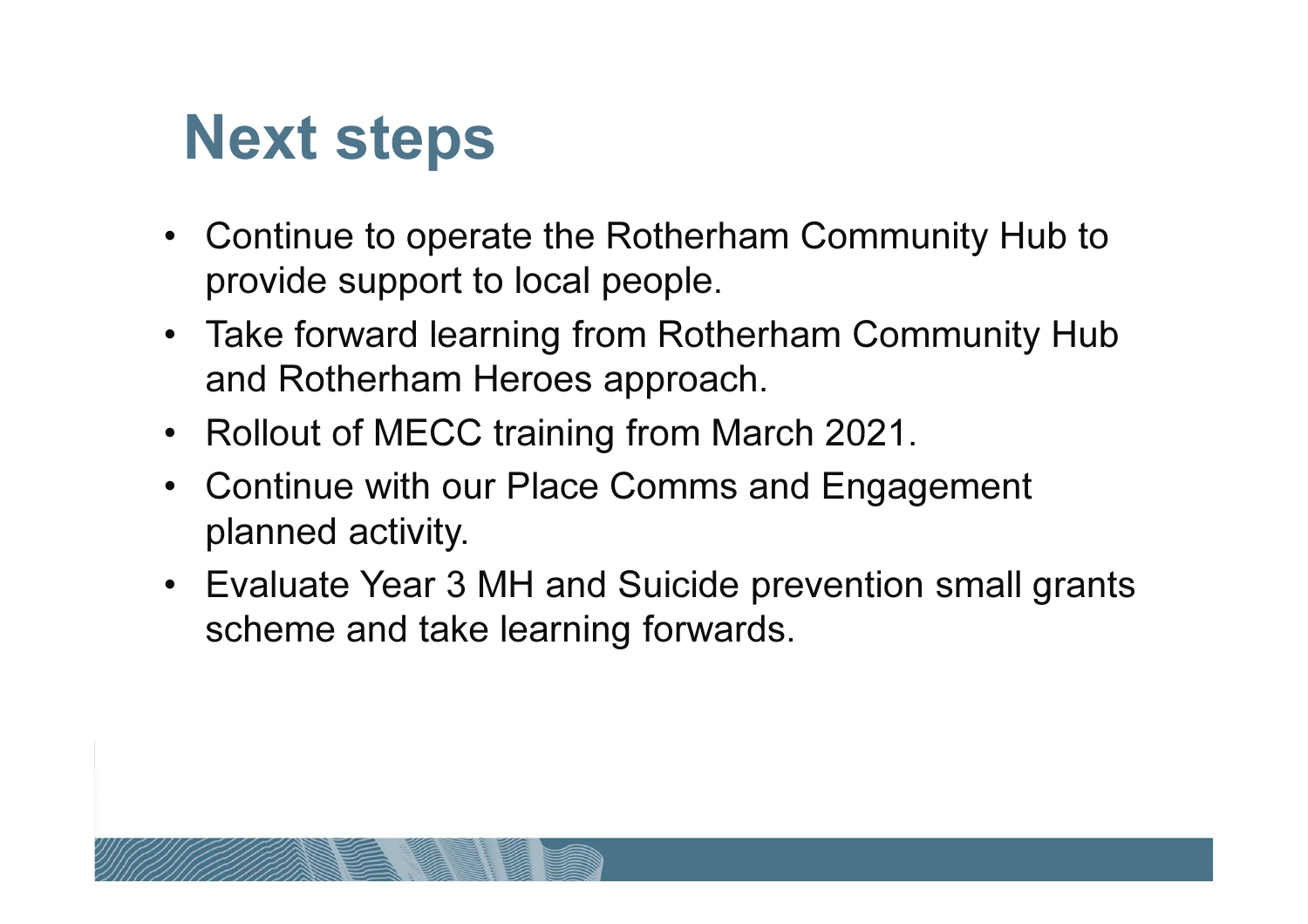#### Priority 2. Promote health and wellbeing through arts and cultural initiatives.

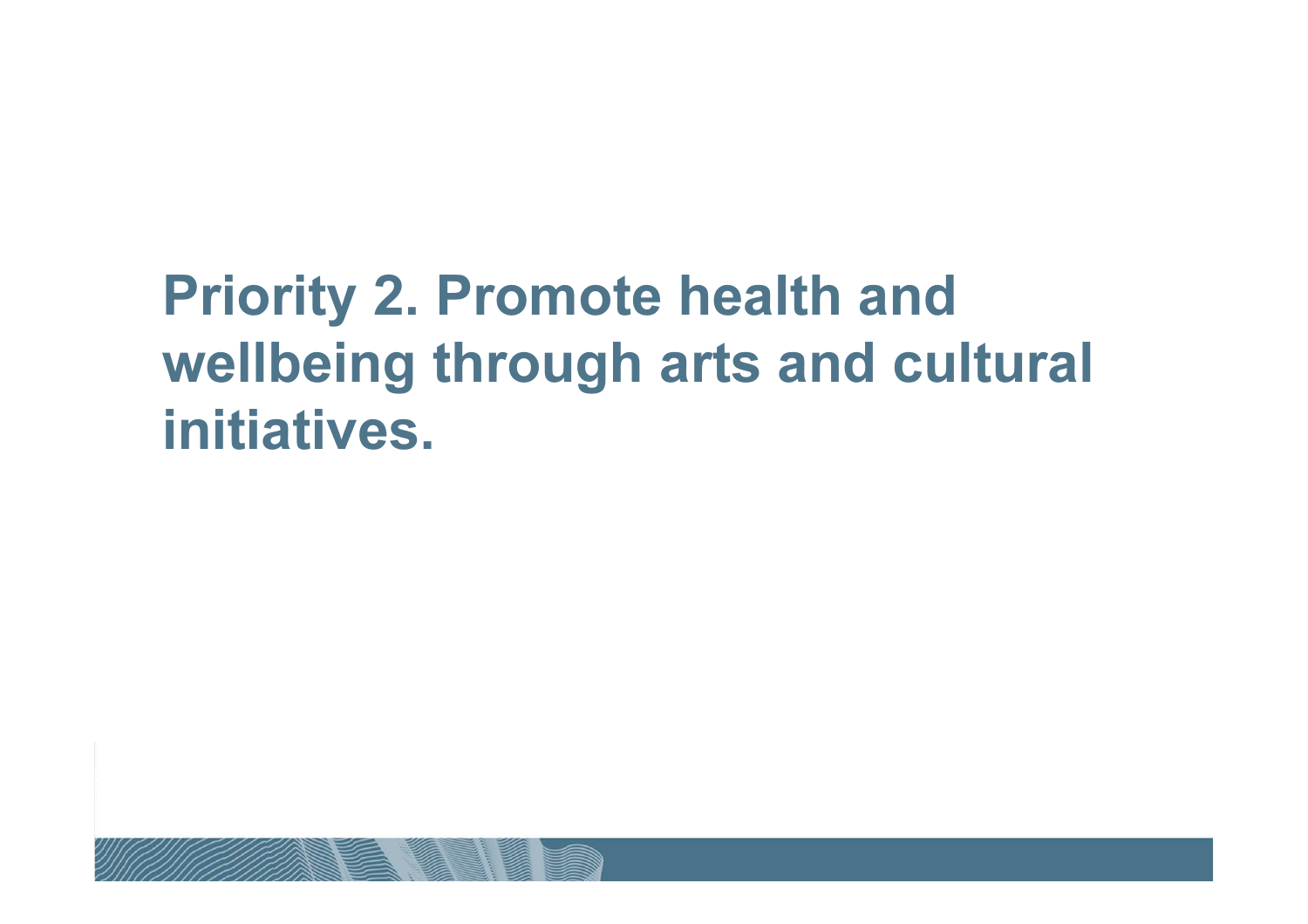# What's working well?

- $\bullet$  Around 200,000 people have engaged in online activities and targeted events as part of the Rotherham Together creative programme.
- • Activities have included:
	- Wildflower Park land art commissioned at Clifton Park
	- Light and Hope projection on to the side of the Rotherham Minster
	- Two partnerships with Women of the World
	- 'No Leotards Necessary' programme of physical activity through guided exercises, self-led walks and activities in parks
	- Online StoryTime with Rotherham libraries
	- Virtual celebrations for Chinese New Year
- $\bullet$  The libraries service has actively contacted more vulnerable users and are offering click and collect and e-books/e-magazines etc.



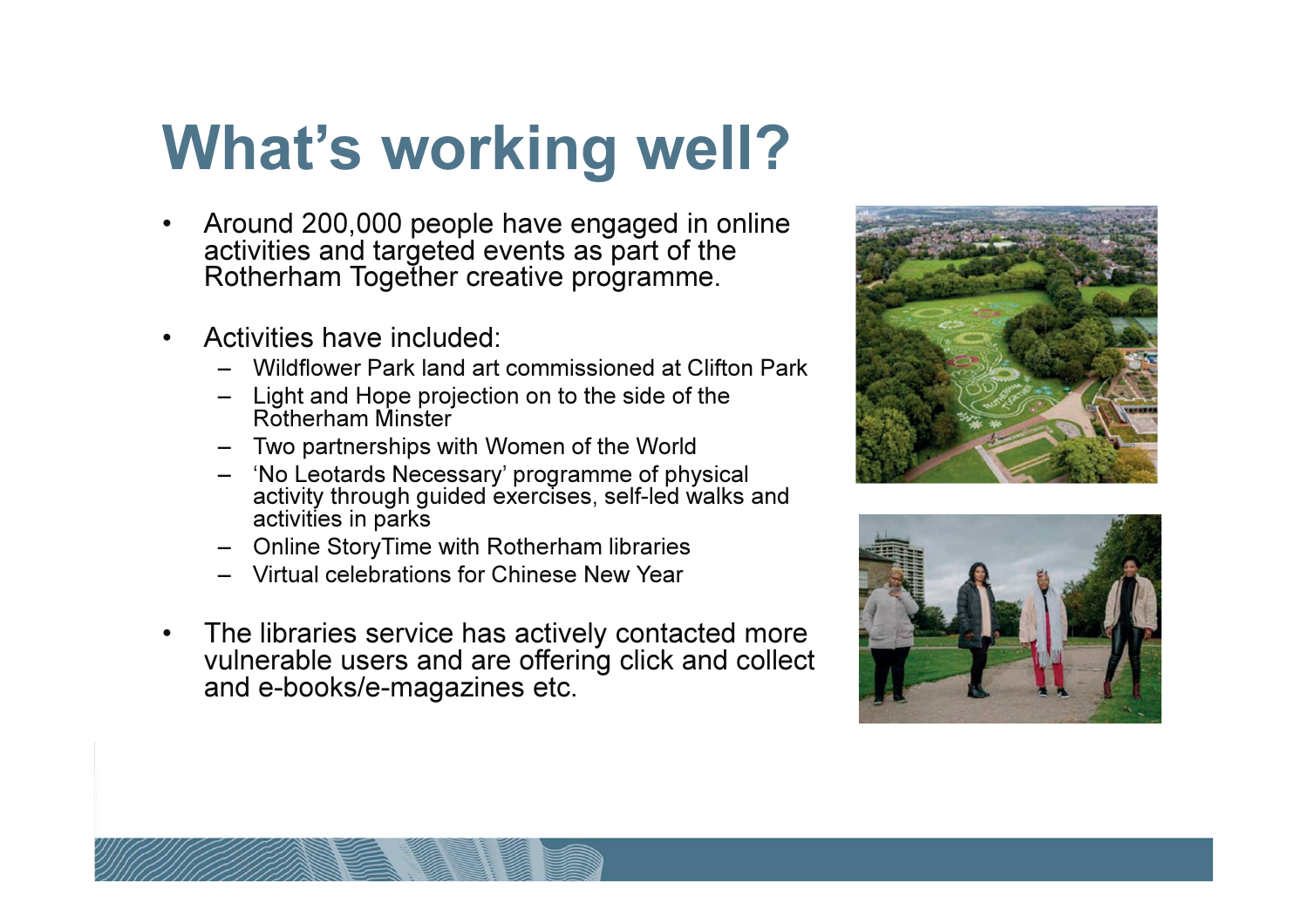#### Issues to address

- The joint workshop between the Health and Wellbeing Board and Cultural Partnership Board has been delayed due to workforce capacity.
- Library buildings have been mainly closed during the pandemic, meaning it has not been possible to hold activities and events as planned.
- Many Culture, Sport and Tourism staff are currently redeployed on essential COVID work i.e. testing.
- Parks and open spaces have been busy, particularly during periods of good weather – (this could be a challenge around social-distancing.)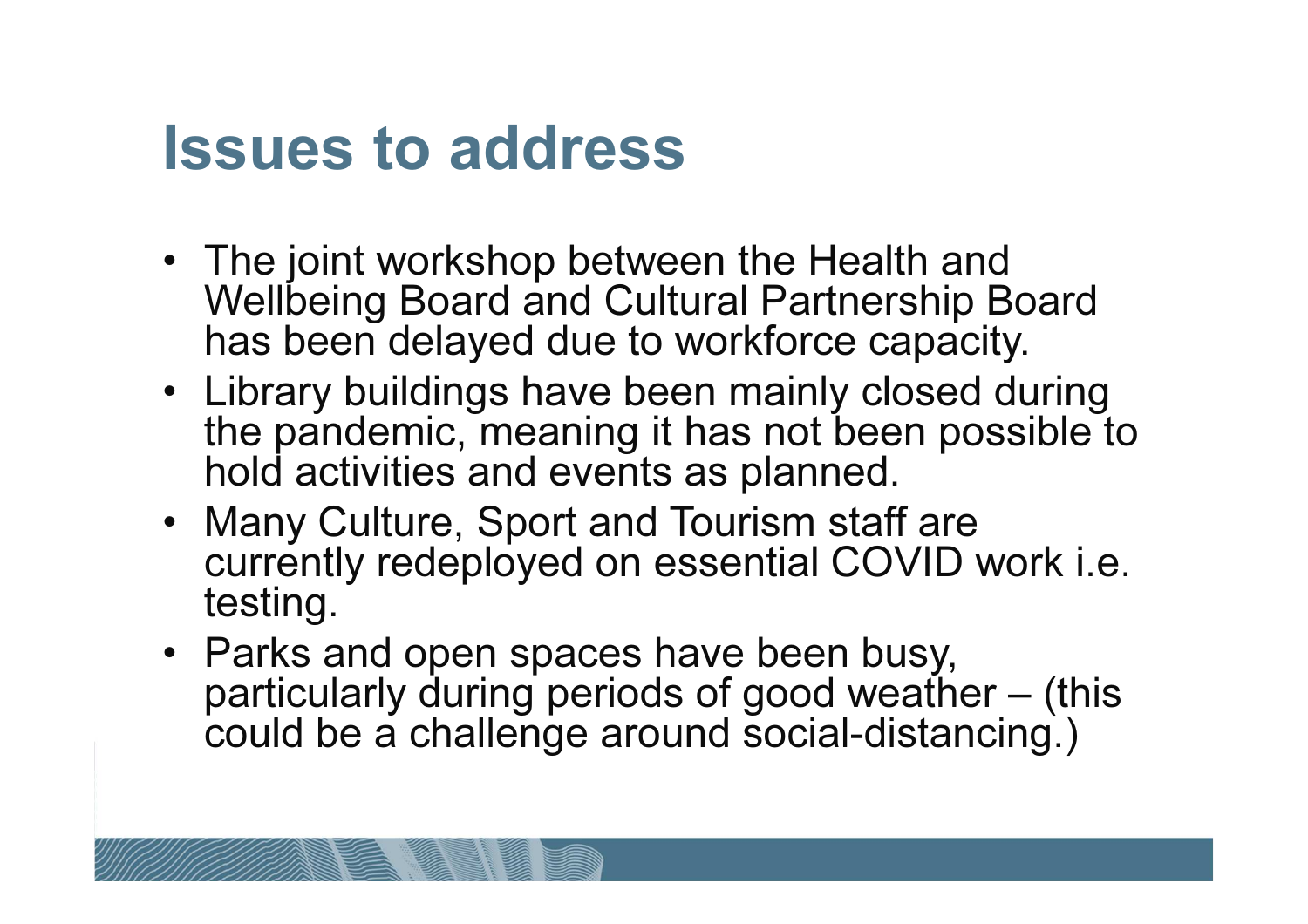### Next steps

- The Rotherham Together programme will culminate in March 2021 with the opening of a memorial garden at Thrybergh Country Park – Hope Fields.
- Work is ongoing to prepare for the reopening of libraries (which will be no earlier than 12<sup>th</sup> April.)
- The joint workshop for Health and Wellbeing Board and Cultural Partnership Board has been rescheduled for the summer.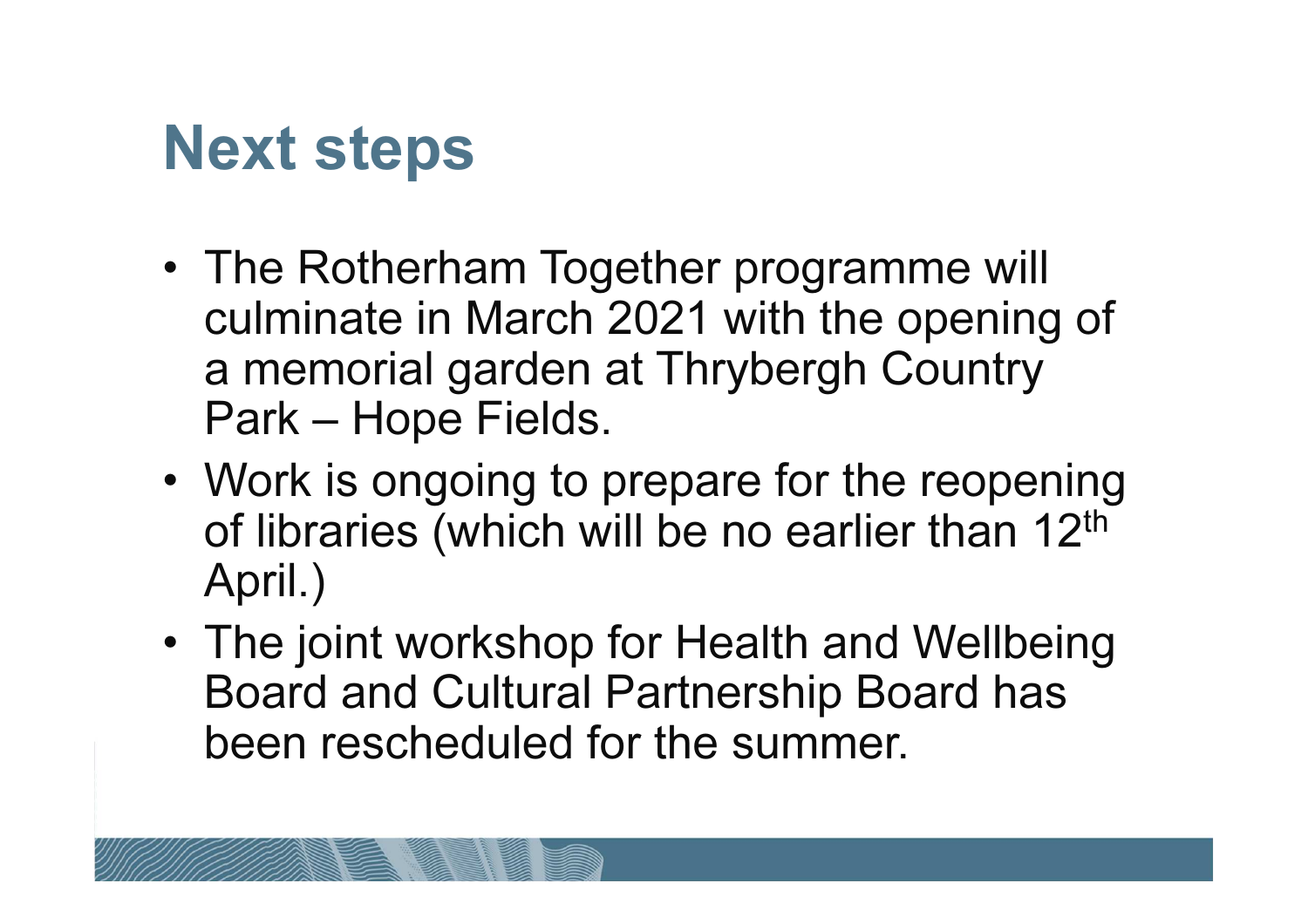#### Priority 3. Ensure Rotherham people are kept safe from harm.

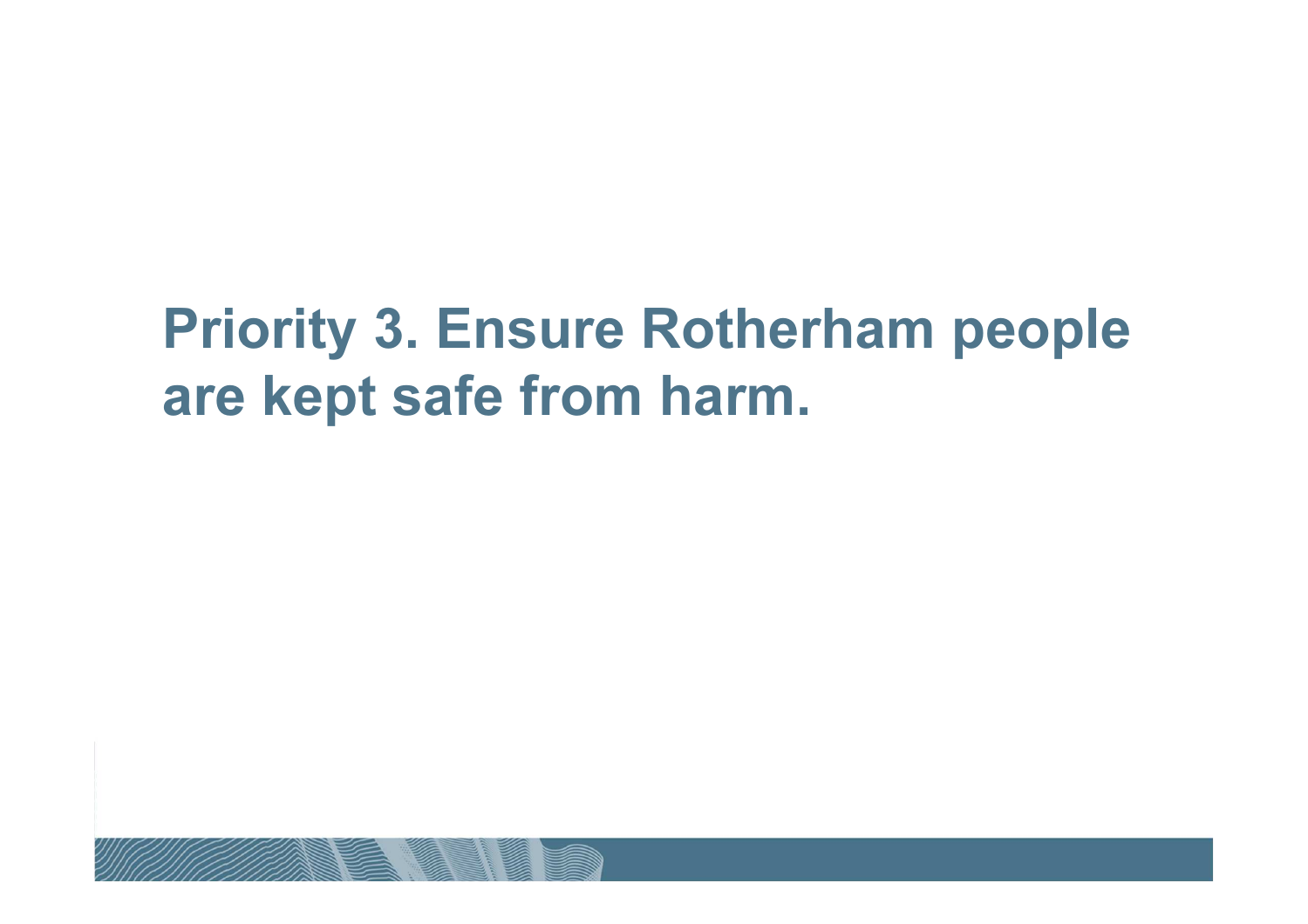## What's working well?

- • The Council and South Yorkshire Police are undertaking joint patrols around COVID-19 hotspots and problematic areas.
- $\bullet$  A dedicated mental health nurse is in place within community safety and referrals are increasing.
- Successful partnership working is taking  $\bullet$ place around domestic abuse.
- • There has been investment in neighbourhood policing teams, who are leading work to respond to district organised crime.
- A campaign has been launched to encourage •everyone to 'Spot the Signs' of CSE.
- • South Yorkshire Fire and Rescue have had positive engagement with local housing associations regarding the Home Safety Partnership Referral Scheme.

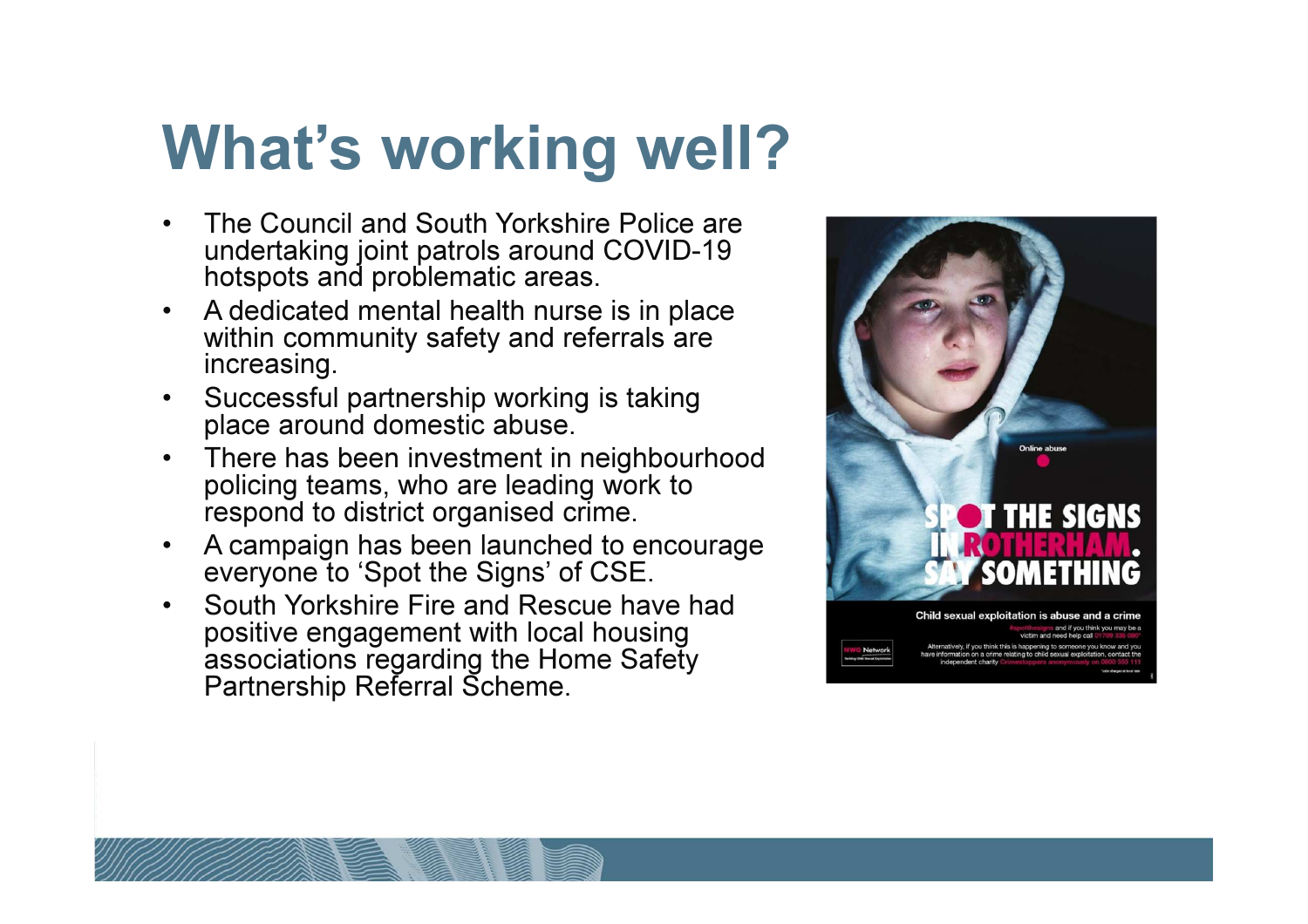#### Issues to address

- Continuing to address COVID hotspots and supporting outbreak control work from an enforcement perspective.
- Challenges around the visibility of safeguarding issues.
- There is a temporary pause to the Victim Perpetrator Programme due to CRC being absorbed by the probation service.
- The level of acuity and complexity of the referrals made to the mental health nurse.
- There is currently uncertainty relating to the ongoing funding of the mental health nurse.